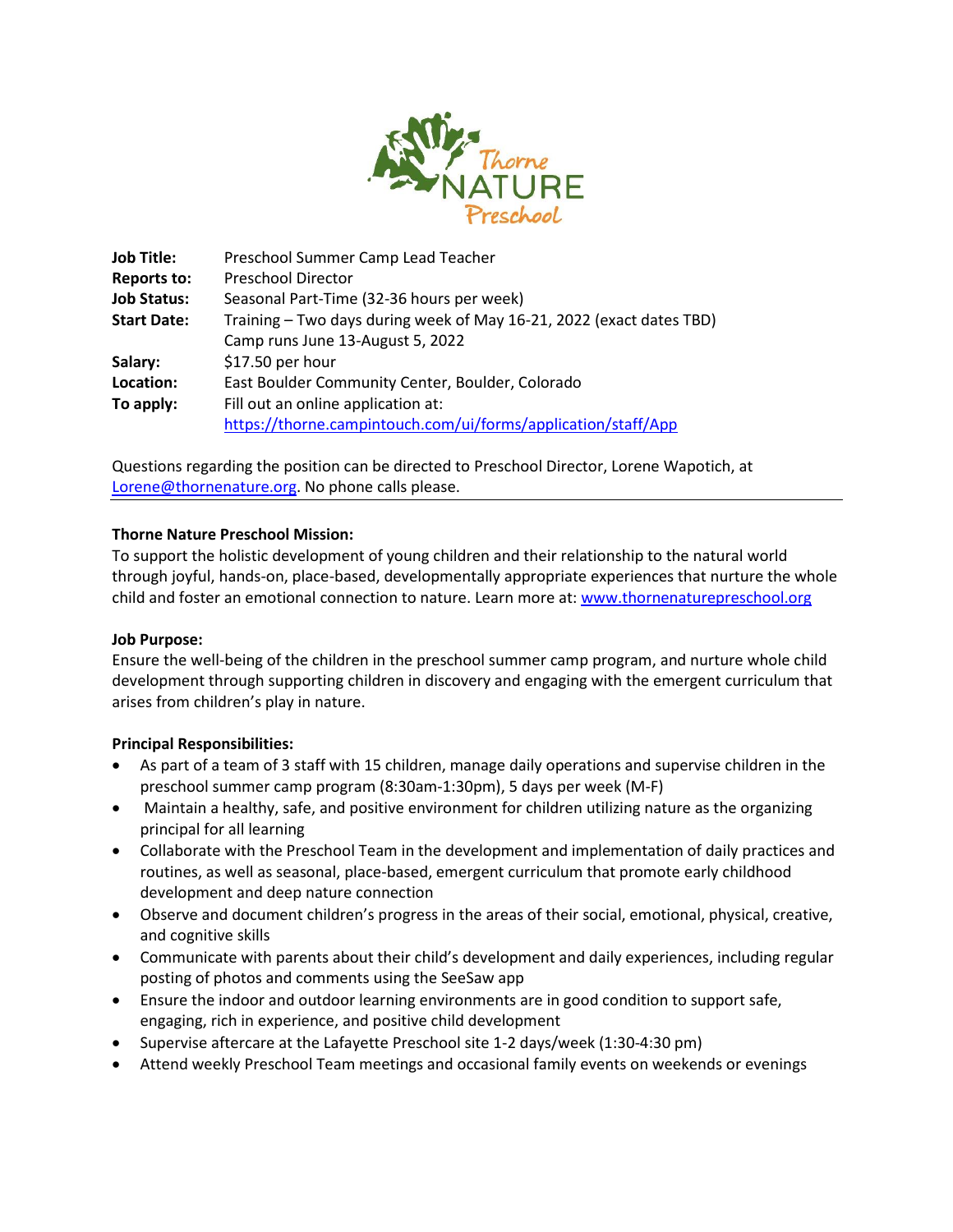## **Desired Skills and Abilities:**

- Experienced early childhood teacher
- Ability and desire to support excellent place-based, child-centered, emergent curriculum
- Passion for outdoor experiences and connecting youth to nature
- Knowledge of and desire to learn about nature and Colorado ecology
- Ability to adapt and be flexible with the changing needs of the program
- Strong communication skills with parents, staff, and children
- Strong decision-making skills to respond to risk management issues, emergencies, or difficult situations
- Good organizational skills and ability to handle multiple tasks and roles, patiently and professionally

# **Minimum Qualifications:**

- Early Childhood Teacher qualified. To understand requirements, clic[k here](https://dcfs.my.salesforce.com/sfc/p/#410000012srR/a/4N000000a9wT/9tW8EMbZrZMnUH3oQdsYMMZG.bj.x9kdaUMMNDZ5yMk)
- Able to be a positive, supportive, caring adult role model for young children
- Comfortable working outdoors and able to take care of self in all weather conditions (including rain, wind, and hot sunny days)
- Experience working with young children and families in a preschool setting preferred

# **Required Trainings & Paperwork:**

- Mandatory Thorne Summer Camp Staff training two days during the week of May 16-21, 2022; exact dates and times TBD
- CPR, First Aid, Standard Precautions, and Medication Administration certified prior to the start of camp
	- $\circ$  Thorne holds trainings, but does not pay for the time or cost of these certifications
- Complete all required trainings, forms and submit all required information needed by Thorne to be in compliance with Colorado Department of Human Services Child Care licensing standards, including background check and fingerprints.
	- o Thorne helps and pays for this process

**Special Requirements:** Must be willing to drive preschoolers in a Thorne Approved vehicle for field trips (Thorne will train).

## **Compensation and Perks:**

- Compensation is \$17.50/hour
- Professional development, training, and skills share opportunities
- Summer Camp staff receive deals on gear and discounts with several Thorne partners including a local yoga studio and rock-climbing gym for the year following their summer of employment

**Working Conditions:** This position requires the ability to work outside in various weather conditions. The employee is frequently required to walk, stand, and sit for extended periods of time. This employee will occasionally climb or balance; and stoop, kneel, crouch or crawl. The employee must frequently lift and/or move up to 30 pounds and occasionally lift and/or move up to 50 pounds.

**Accommodations:** Reasonable accommodations may be made to enable qualified individuals with disabilities to perform the essential functions of this position.